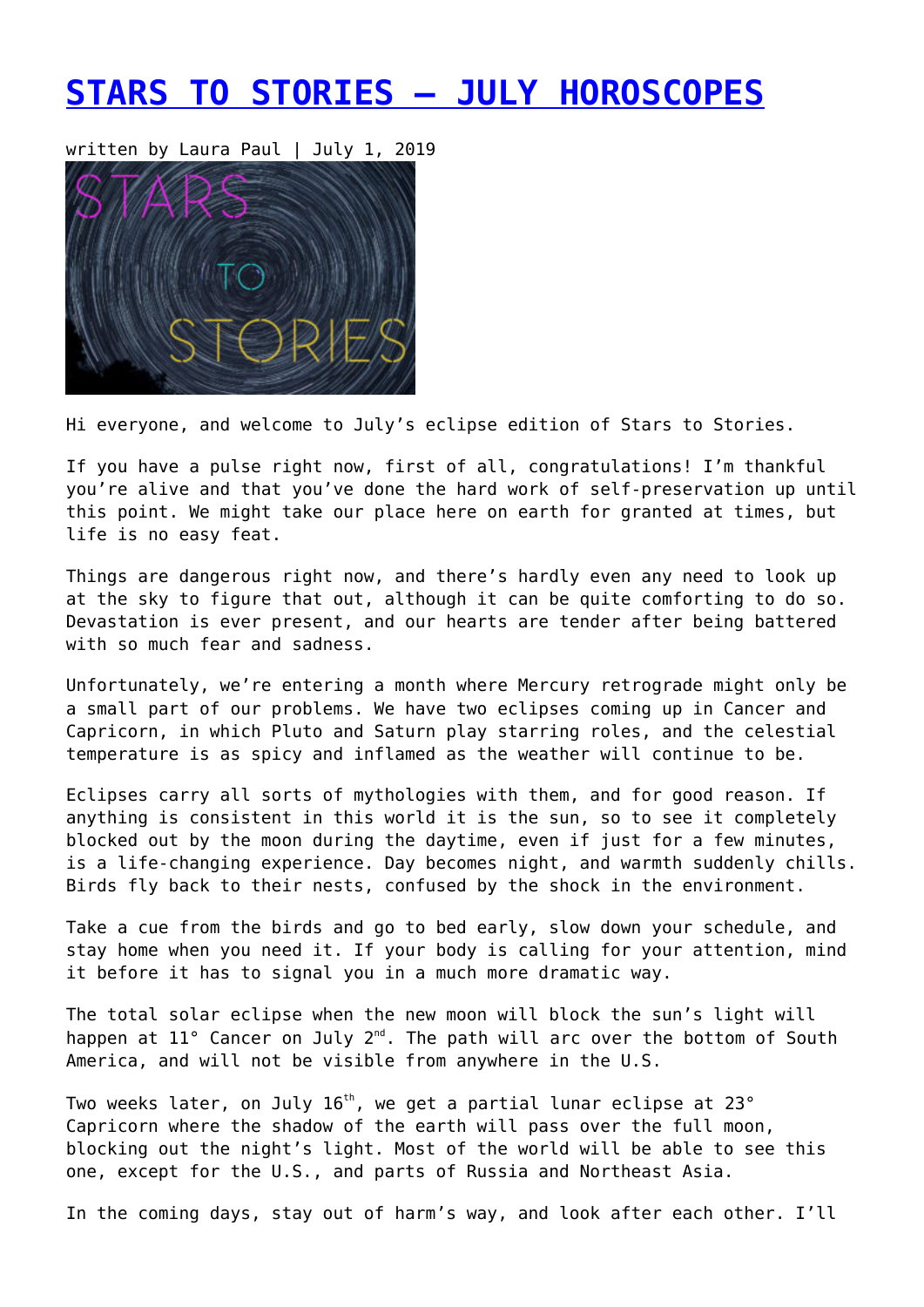be back to meet you in August when the astrology will certainly have more positive benefit.

May you feel guided by what's beyond.

xo Laura

*Scroll down for horoscopes by sign and read for your ascendant or rising sign if possible.*

(If you're curious to find your rising sign, go to [astro-seek.com.](https://entropymag.org/astro-seek.com) After you enter your birth information look to the left of the circle to the line that says AC. If you're intrigued, confused, or both intrigued and confused you can email me at starstostories@gmail.com for a [consultation](https://www.laurapaulwriter.com/consult).)

## **Aries**

This month, the eclipses are creating tension pertaining to your living situation, parents, and family, and where you want to see yourself heading in the world. Something about your identity and vitality is getting shaken up when it comes to conversations and communications about how you're seen publically, as well as at home. If there are issues you're angry about involving a boss or a parent, ignoring them won't do. Find a time to clear your head, and face the situation as directly and peacefully as possible if you want to gain some closure and move on.

#### **Taurus**

This month, you'll feel stalls in areas of life pertaining to communication, travel, and learning. Is there an authority figure or instructor you're at odds with right now? Are work-related issues preventing you from going on that trip you were hoping to take? Your vitality and energy may seem to wax and wane dramatically this month because of this. However, if the last few days of the month start to speed up resolution, it may not be until the second half of August that you begin to feel your strongest.

## **Gemini**

This month, your ruling planet, Mercury, is in retrograde motion until the end of July. You might be revisiting money issues and finances as it relates to your home, neighborhood, or a family issue. Have you been spending too much on fun outings around town? Or if your living situation is sucking on your reserves, it might be time to move. If you carry significant debt, it would be beneficial to come up with a grounded plan to minimize costs and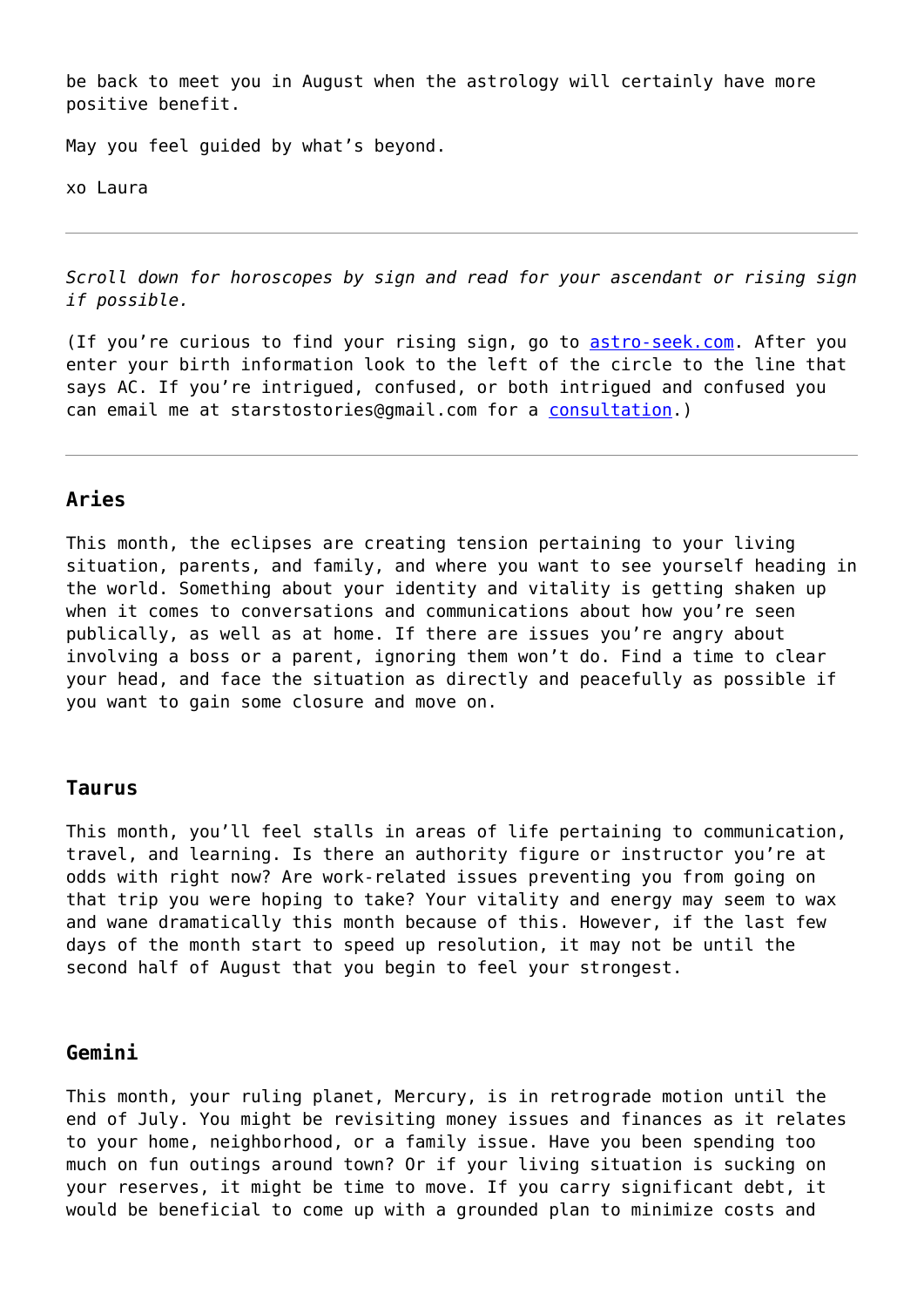what you owe. Restructuring your financial responsibilities could give you peace of mind this summer, even if it's not your idea of a good time.

### **Cancer**

You might find more relaxation now that Venus has moved into your home sign and Mars out of there and on its way into Leo. However, there seems to be boundaries and limitation that pop up in relation to your money and the way spending plays out in your relationships. Has a parent interjected in a way that doesn't feel right to you? Is there a financial issue that you need to revisit with a significant other? Honor your emotions and don't try to squash anything uncomfortable that you'd rather hide. Take a deep breath and sit down to talk it out when you're feeling the most vitality.

#### **Leo**

In July, there's a lot going on behind the scenes for you, more than you may even know. What's important is not to burn yourself out with too much work, too much activity, and too much drive in general. If a partner's been demanding way too much from your usually vital self, let them know in the kindest way possible. The fun of summer can't be enjoyed if you're feeling depleted and neglected. If you've already been indulging in too much pleasure and not tending to the very real needs of your body, there may be a price to pay.

### **Virgo**

This month's focus will be on revisiting old friendships and what you used to find fun. There may be a struggle to balance what you're spending on hobbies and pleasure, compared to what you're bringing in from work. Or are you feeling weighed down by the idea of monetizing something that you used to do purely for the enjoyment of it? It may be time to join up with a new group that fits your interests better, or let go of a social obligation that no longer makes you as happy as it used to in the past.

## **Libra**

Emotions might run high this month, especially if you're revisiting friends or old associations from years ago. Is it because there's a friend who feels more like family than family does? Because something from your past, your roots, doesn't entirely reflect you anymore? Among all the conflict this may bring to your identity, know that the change is ultimately for the best. Tend to the loss you may be feeling now. Anything you clear out and restore for yourself will lead to positive shifts ahead and may come in more quickly than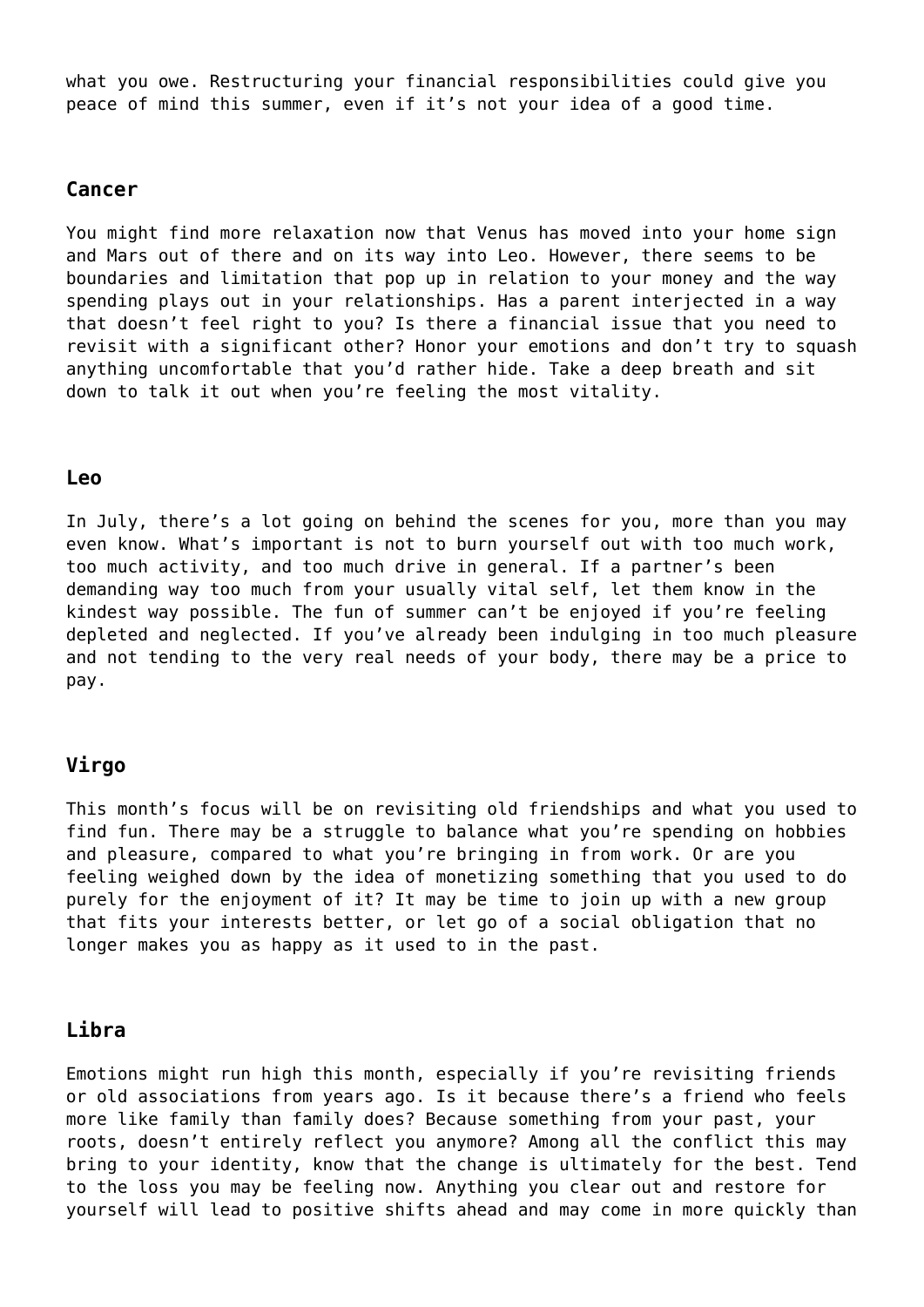# **Scorpio**

You should have a bit more vitality this month, even if there is still back and forth to attend to, or a career issue that hasn't been ultimately decided on yet. Even amidst unexpected events, July will be a lot more about setting up and preparing for what will come forward in August. You appear to be unusually public this summer and driven forward to achieve your goals. Establish the firmest foundation you can in the meantime, as talks and communication seem to shift rapidly with the hot summer winds.

# **Sagittarius**

If you're feeling a bit aimless or confused, things will begin to pick up speed in the second half of July, and hopefully continue on in a more optimistic fashion. You have positive highlights to come scattered throughout August and September. While there could be daunting conversations to be had with family members about responsibilities, doing so will allow you to venture off on your adventurous plans come Autumn. There will be continued luck for you in the coming months, so set yourself up properly, without assuming everything will simply take care of itself.

# **Capricorn**

If things seem to be standing still this month or limiting you in some way, that is not the entire story. While it may be that you've been weighed down or burdened, there is ultimately movement afoot. This is a lesson in resilience that too shall pass. Do what you can to lighten the mood for yourself so that each day is not just a repetitive grind. Try taking the time for a meditative, contemplative outing that could give you peace of mind. Simply heading to the library for a good book might refresh you in the ways that you need right now.

## **Aquarius**

In July, you'll be unusually focused on your work, especially if it involves editing, writing, or going over past documents. All of this might feel like a lot to you already, besides whatever's going on in your family. It would be helpful to give yourself the space and time you need to reexamine the ways you conceive of your home or ancestors, especially around issues of inheritance or if there's a sticky situation involving a will or house. If you are longing for some of the more lighthearted moments of summer, they will be more easily enjoyed in August.